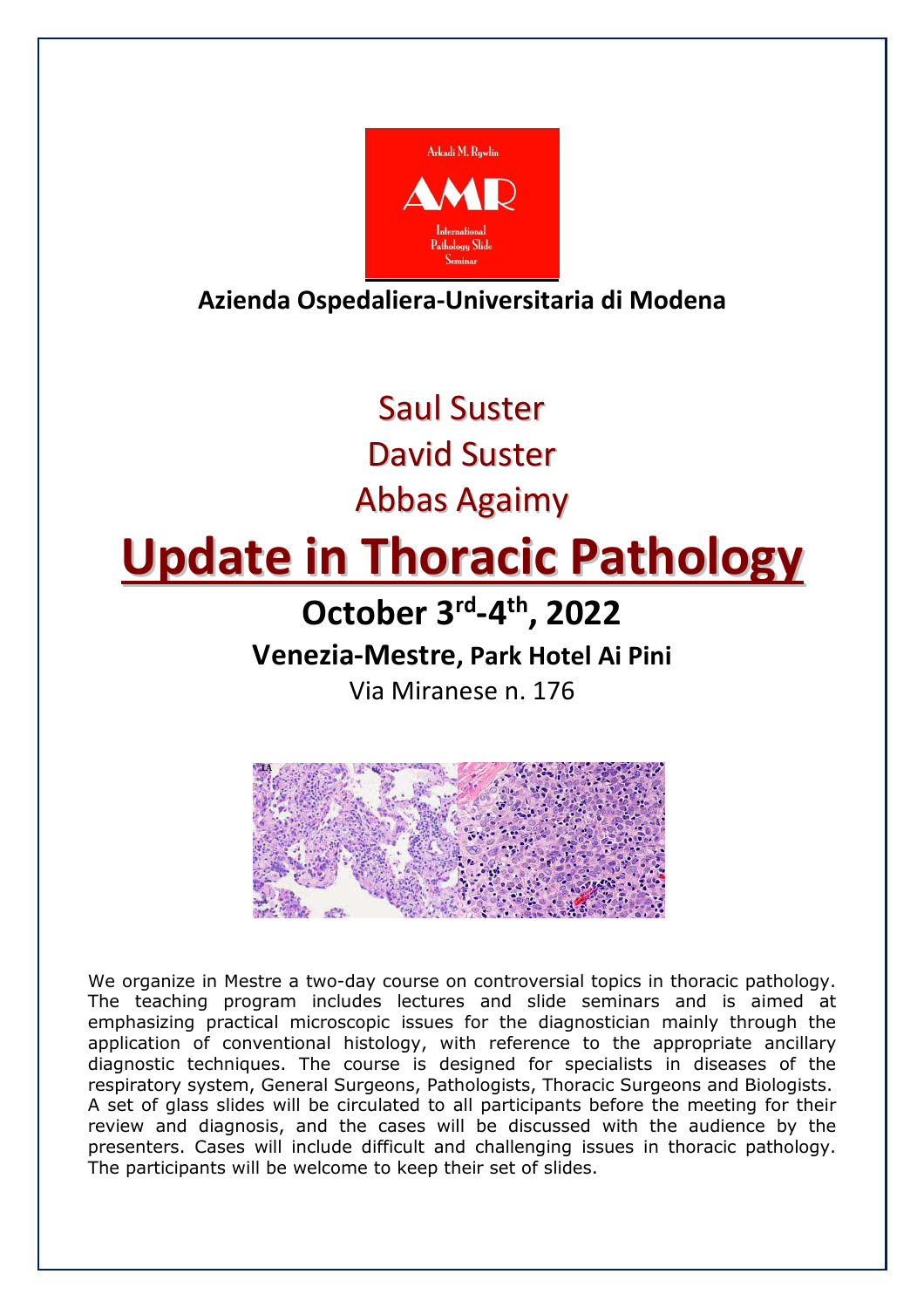# **COURSE FACULTY**

*Saul Suster*, Professor and Chairman Emeritus, Department of Pathology and Laboratory Medicine, Medical College of Wisconsin, Wisconsin, USA

*David Suster*, Department of Pathology and Laboratory Medicine, Mount Sinai Medical Center and Icahn School of Medicine, New York, N.Y., USA

*Agaimy Abbas*, Institute of Pathology, Universitatsklinikum Erlangen, Germany

*Alberto Cavazza* and *Elena Tagliavini* Arcispedale S. Maria Nuova, Reggio-Emilia

*Tiziana Salviato* and *Luca Reggiani Bonetti* Azienda Ospedaliera Universitaria Modena

# **October 3rd**

*Moderators: T. Salviato*, *L. Reggiani Bonetti*

|                                                      | 08.45-09.00 Participants registration               |                      |
|------------------------------------------------------|-----------------------------------------------------|----------------------|
| 09.00-09.15 Introduction                             |                                                     | T. Salviato          |
| 09.15-10.30                                          | Thoracic pathology, part I S. Suster                |                      |
| 10.30-11.00                                          | Coffee break                                        |                      |
| 11.00-13.00                                          | Interactive slide seminar S. Suster                 |                      |
| 13.00-14.30                                          | Light Lunch                                         |                      |
| 14.30-16.00                                          | Thoracic Pathology, part II D. Suster               |                      |
| 16.00-16.30                                          | Coffee break                                        |                      |
|                                                      | 16.30-18.00 Interactive slide seminar "B" D. Suster |                      |
| 18.00-18.30                                          | General discussion                                  | All the Faculty      |
| October 4th<br>Moderators: A. Cavazza, E. Tagliavini |                                                     |                      |
| 09.00-10.30                                          | Thoracic pathology, part III A. Agaimy              |                      |
| 10.30-11.00                                          | Coffee break                                        |                      |
| 11.00-13.00                                          | Interactive slide seminar A. Agaimy                 |                      |
| 13.00-14.30                                          | Light Lunch                                         |                      |
| 14.30-16.00                                          | Interactive Slide Seminar S. Suster                 |                      |
| 16.00-16.30                                          | Coffee break                                        |                      |
| 16.30-18.00                                          | Interactive slide seminar                           | A. Agaimy, D. Suster |
| 18.00-18.30                                          | Final remarks                                       |                      |
|                                                      |                                                     |                      |
| 18.30-19.00                                          | CME questionnaire                                   |                      |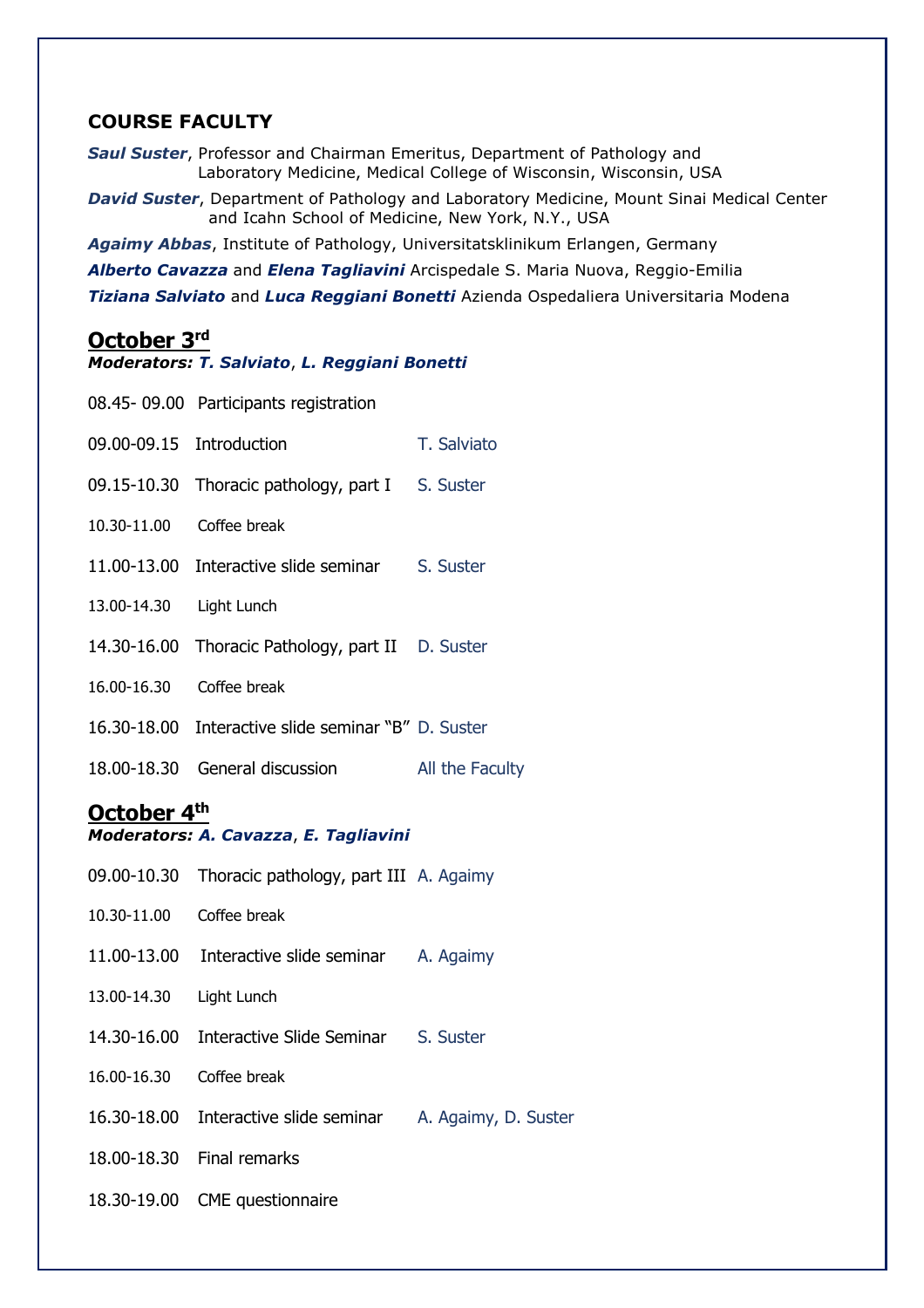#### **CONFERENCE LOCATION**

Park Hotel ai Pini, via Miranese n. 176, Venezia-Mestre



#### **Ubicazione**

Tangenziale Mestre (uscita Via Miranese) **Distanze** 

Stazione: Mestre-venezia Km 0,8 Aeroporto: Venezia "Marco Polo" Km 10 Autostrade: A4 (usc. Via Miranese) Km 0,1 Centro città: Venezia Km 7

#### Location

Mestre By-pass (Via Miranese exit)

#### **Distances**

Station: Mestre-venezia Km 0,8 Airoport: Venezia "Marco Polo" Km 10 Highway: A4 (exit Via Miranese) Km 0,1 City Centre: Venezia Km 7



#### **Registration fee**

**Total € 244,00** (€ 200,00 + VAT 22%)

The fee includes congress kit, participation to scientific sessions, n. 2 light lunches, certificate of attendance and ECM certificate.

#### **Registration method**

All participants are required to register using the "online form" on www.bquadro-congressi.it and to pay via wire transfer.

#### **Online instructions and registration procedure for new users:**

By filling the personal data and password fields, you will be registered to Bquadro website; the website will sent automatically a confirm e-mail containing USERNAME and PASSWORD, which will allow you to proceed to the following steps.

Using USERNAME and PASSWORD in the blue reserved area, you will gain access to the "Event calendar" section. The system will automatically retrieve your personal data after selecting month, event and then "Online registration". Please confirm them selecting "Send". The website will automatically send a PRE-REGISTRATION e-mail for the event.